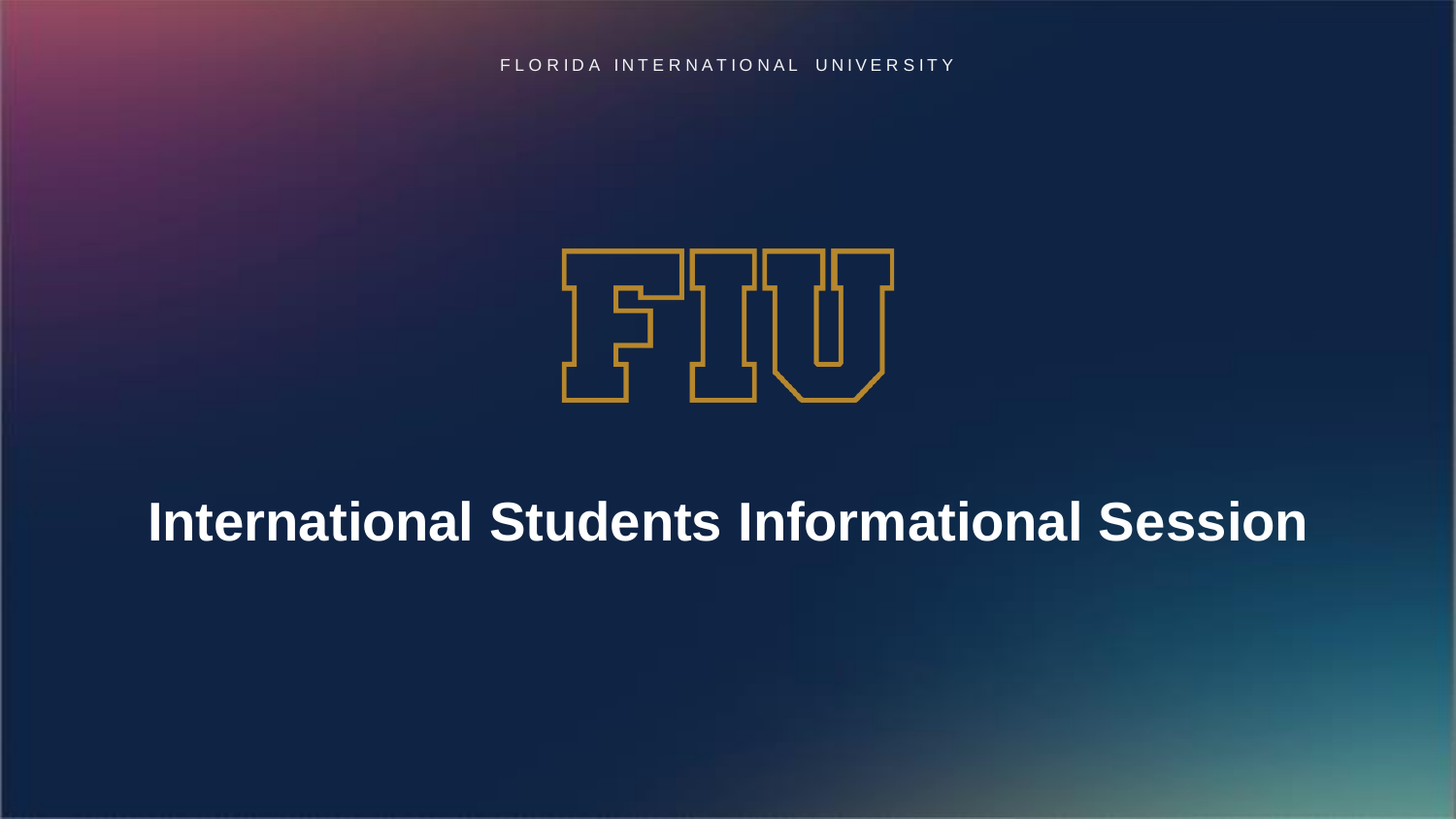### Student and Exchange Visitor Program (SEVP) New Requirements for Fall 2020

### **Recap:**

- 1. Nonimmigrant F-1 and M-1 students attending schools operating entirely online may not take a full online course load and remain in the United States.
- 2. Nonimmigrant F-1 students attending schools operating under normal inperson classes are bound by existing federal regulations. Eligible F-1 students may take a maximum of one class or three credit hours online.
- 3. Nonimmigrant F-1 students attending schools adopting a hybrid model that is, a mixture of online and in-person classes—will be allowed to take more than one class or three credit hours online.

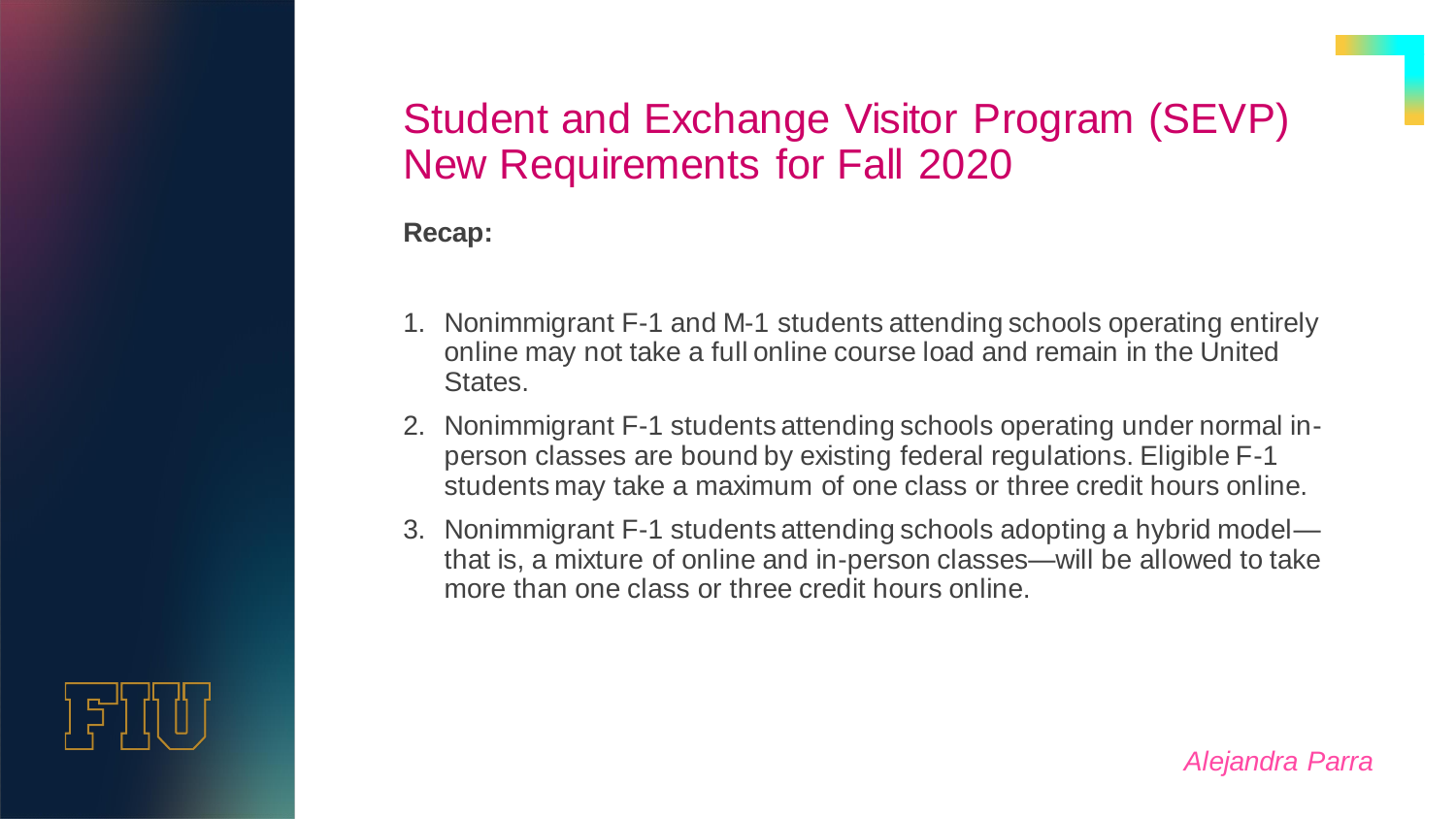### Understanding the new international student requirements for Fall 2020

To comply with the new Federal rules, all international students:

- **MUST** be enrolled in at least one in-person or hybrid course that is degree applicable
- **MUST** enroll for 12 credits undergraduate / 9 credits graduate level
- WILL receive updated I-20s clarifying FIU compliance (delivery mode) in the next 3 weeks

Your last semester?

• **MUST** complete a Reduced Course Load Form (see [ISSS Guidelines for details\)](https://globalaffairs.fiu.edu/wp-content/uploads/sites/40/2020/07/Fall-2020-information-for-students-July-9-2020-Final.pdf)

English Language Institute (ELI) students?

• **MUST** take in-person classes

Implications for Optional Practical Training (OPT) and Curricular Practical Training (CPT)?

• **NONE** at this time



*Alejandra Parra*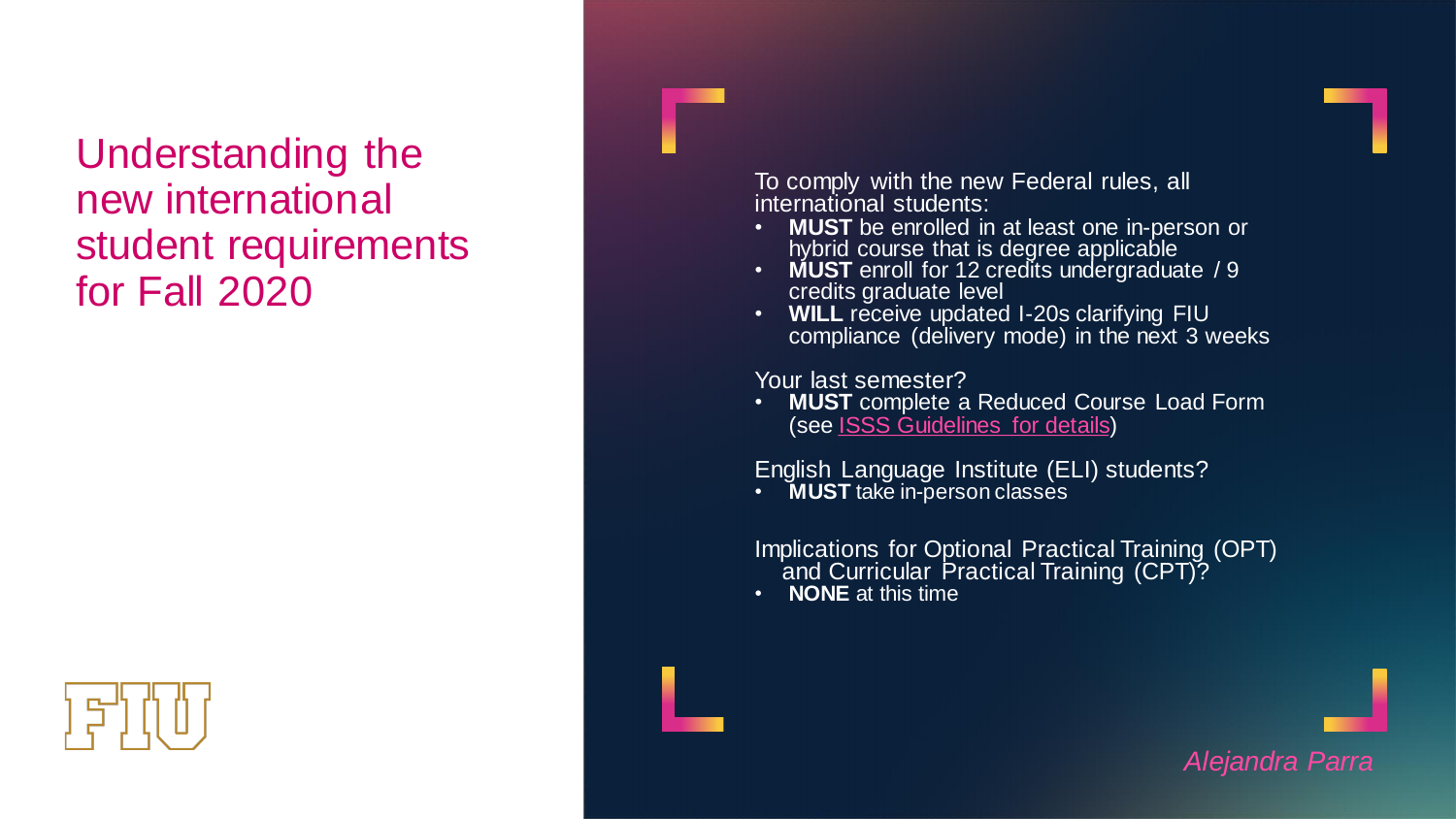# The **FOUR** Ways

FLORIDA INTERNATIONAL UNIVERSITY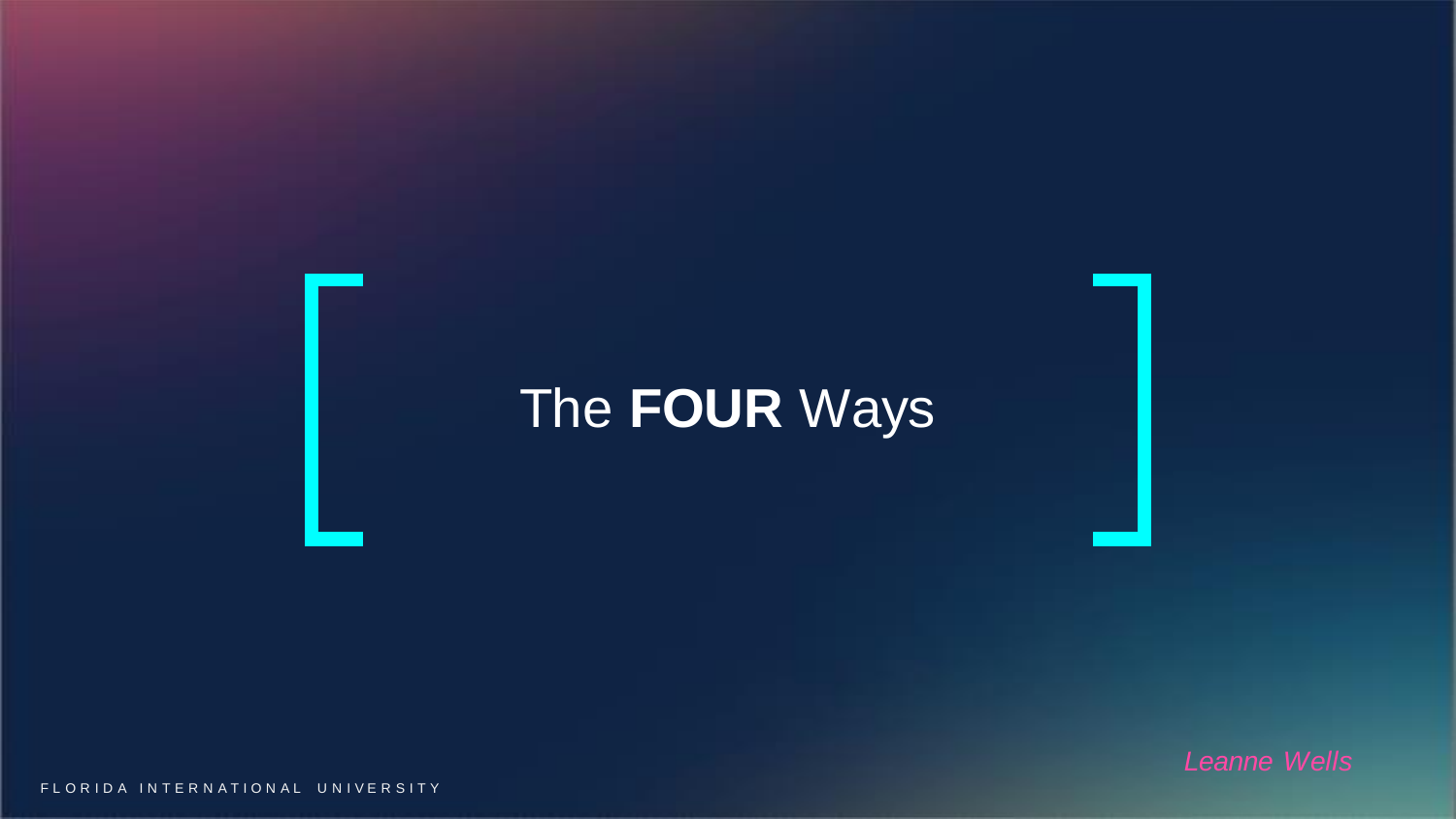#### THE FIRST WAY **ALL IN-PERSON**

Meet on campus and have a scheduled meeting pattern in a classroom.



ONLINE



set **MEETING PATTERN** 

### THE SECOND WAY **CERTIFIED HYBRID**

In classroom, with physical distancing and with between 1/3 to 2/3 of out-of-classroom work.







### THE THIRD WAY **APPROVED SYNCHRONOUS REMOTE**

Temporary digital alternative which means students and professors meet online during scheduled days and times. There is no distance learning fee for taking a remote class.



### THE FOURTH WAY QUALITY **DESIGNED FULLY ONLINE**

Taught in Canvas. Activities/assignments are designed to take place virtually and have deadlines and due dates. Please note that there is a distance learning fee associated with fully online classes.



*Leanne Wells*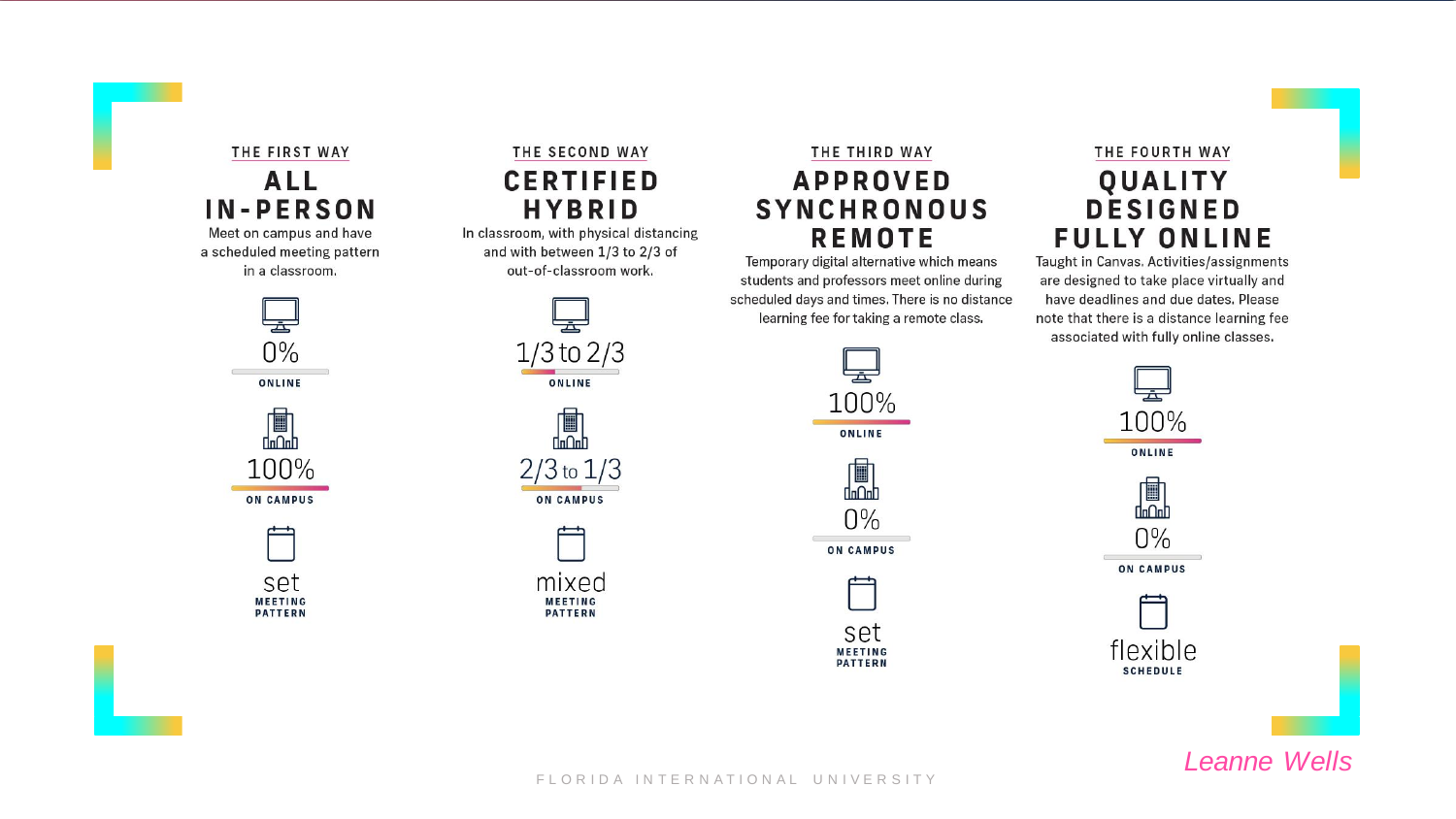

FLORIDA INTERNATIONAL UNIVERSITY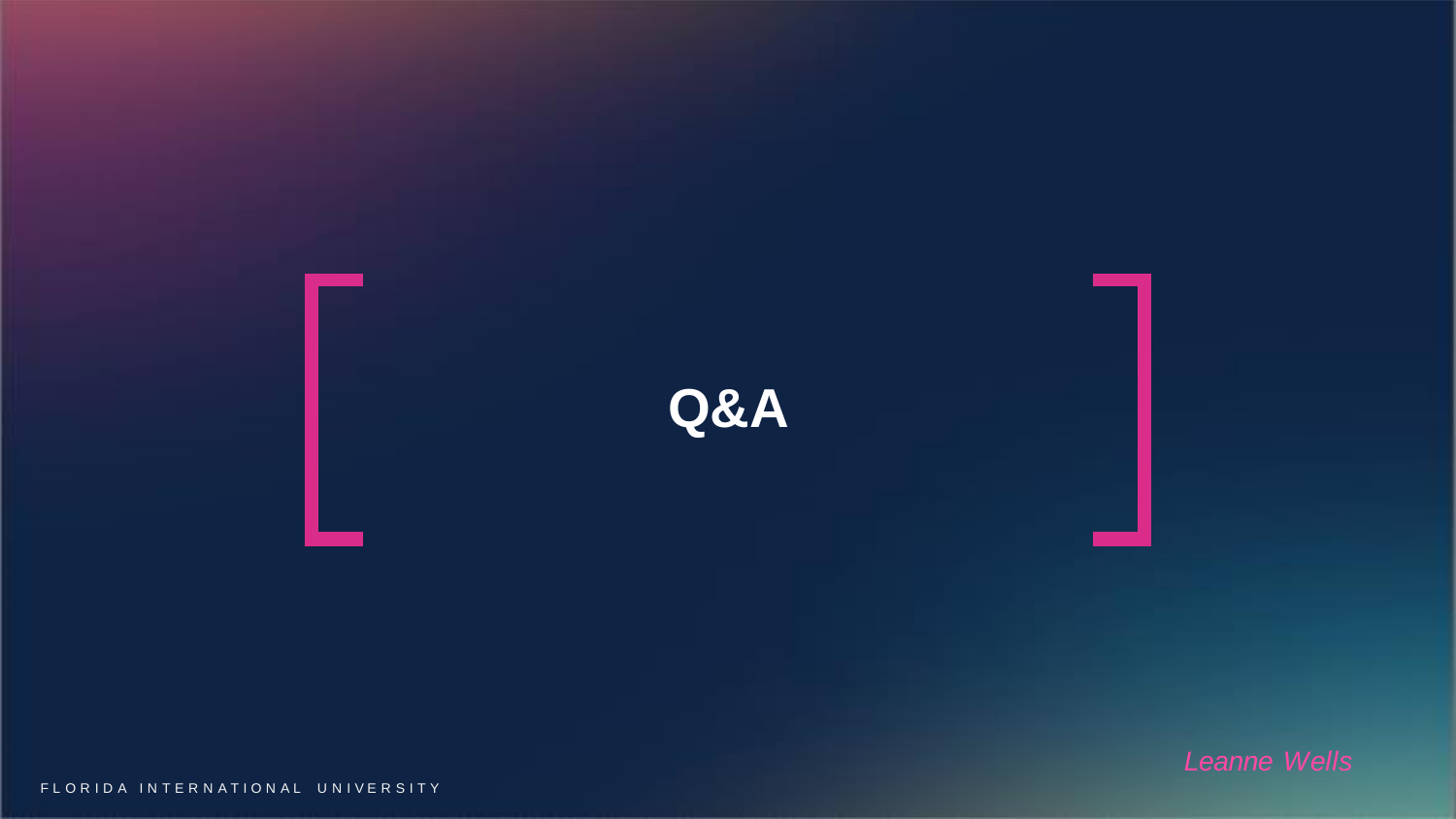## Enrollment Options **Q&A**

#### **Q: Will all classes be taught in all four modalities (remote, online, hybrid, in-person)?**

**A:** No, not all classes can be offered in all formats. If you are unable to find the right course in an in-person or hybrid format, please contact your advisor for alternative options.

#### **Q: Are remote classes considered "online" in terms of the new rules?**

**A**: Yes, meaning under the new rules, remote classes do not meet the requirement for in-person courses. We urge you to continue to monitor Federal requirements as new guidance becomes available in the coming weeks.

#### **Q: Will attendance be mandatory for in-person classes?**

**A:** Yes, "in-person" or "hybrid" courses require in-person attendance in class. If extenuating circumstances arise once the semester starts, communicate with your professor as soon as possible.

#### **Q: Will I have to attend in-person classes if I am immunocompromised?**

**A:** No, as long as you complete a Medical Reduced course load form. Please visit the ISSS virtual office [\(go.fiu.edu/virtualoffice\)](http://go.fiu.edu/virtualoffice) or website [\(isss.fiu.edu\)](http://isss.fiu.edu/) to obtain the form.



*Leanne Wells*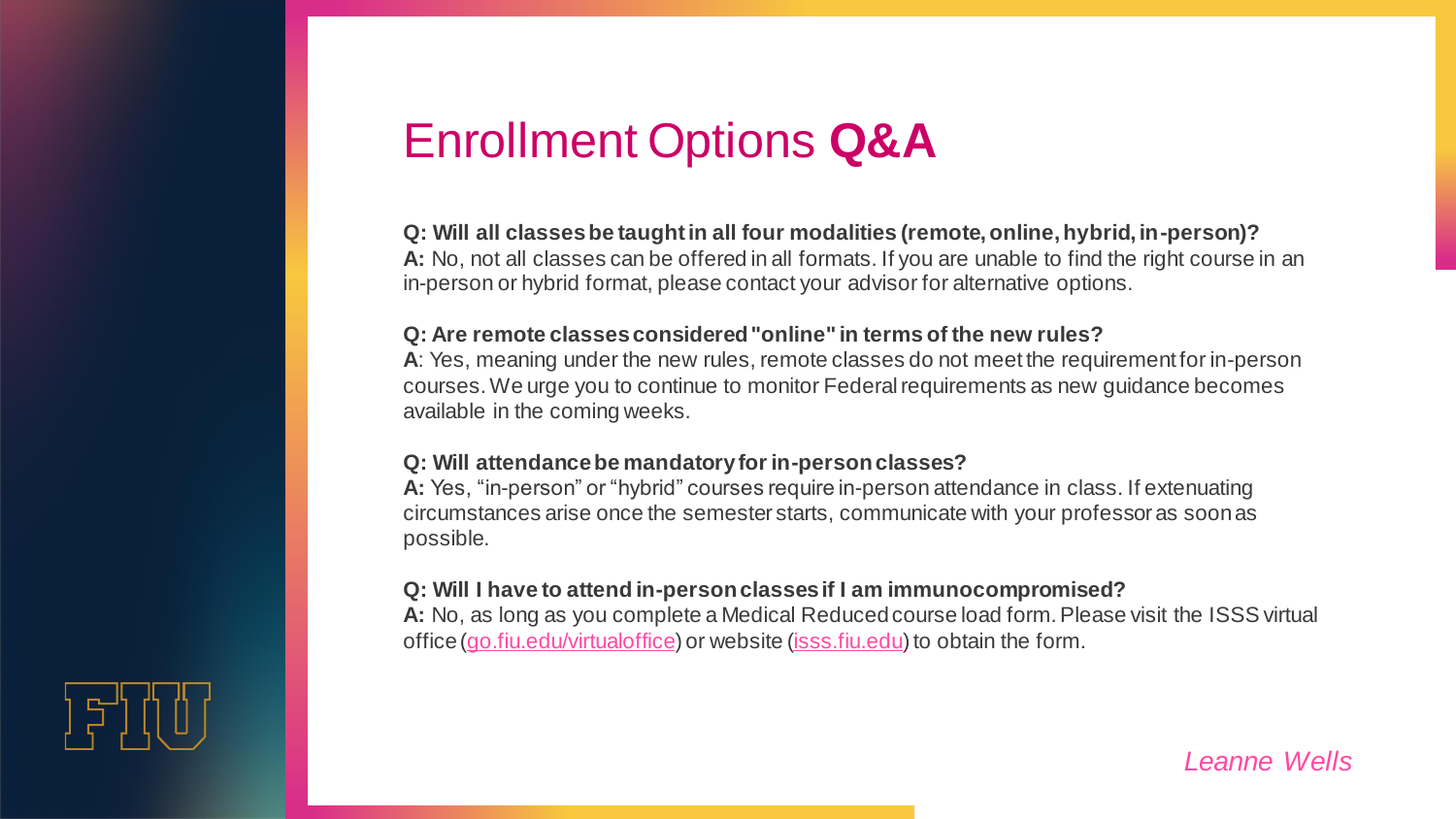### International Student Undergraduate **Q&A**

#### **Q: What are specific undergraduate student enrollment requirements?**

**A:** Undergraduate students must be registered for 12 credit hours to comply with the full load immigration requirement.

Based on the latest SEVP update you must take as many hybrid/in-person courses as there are available (at least ONE hybrid or in-person course). Work with your academic advisor to make sure you adjust your schedule accordingly.

#### **Q: If I decide to stay in my home country for the fall term, do I need to be registered for a full load while abroad?**

**A:** No, but you must make sure that you have completed a COVID-19 Leave of Absence Form with ISSS so that your I-20 can be adjusted to show that you are out of the country. In this case you can take any number of credits from abroad (or none).



*Alejandra Parra*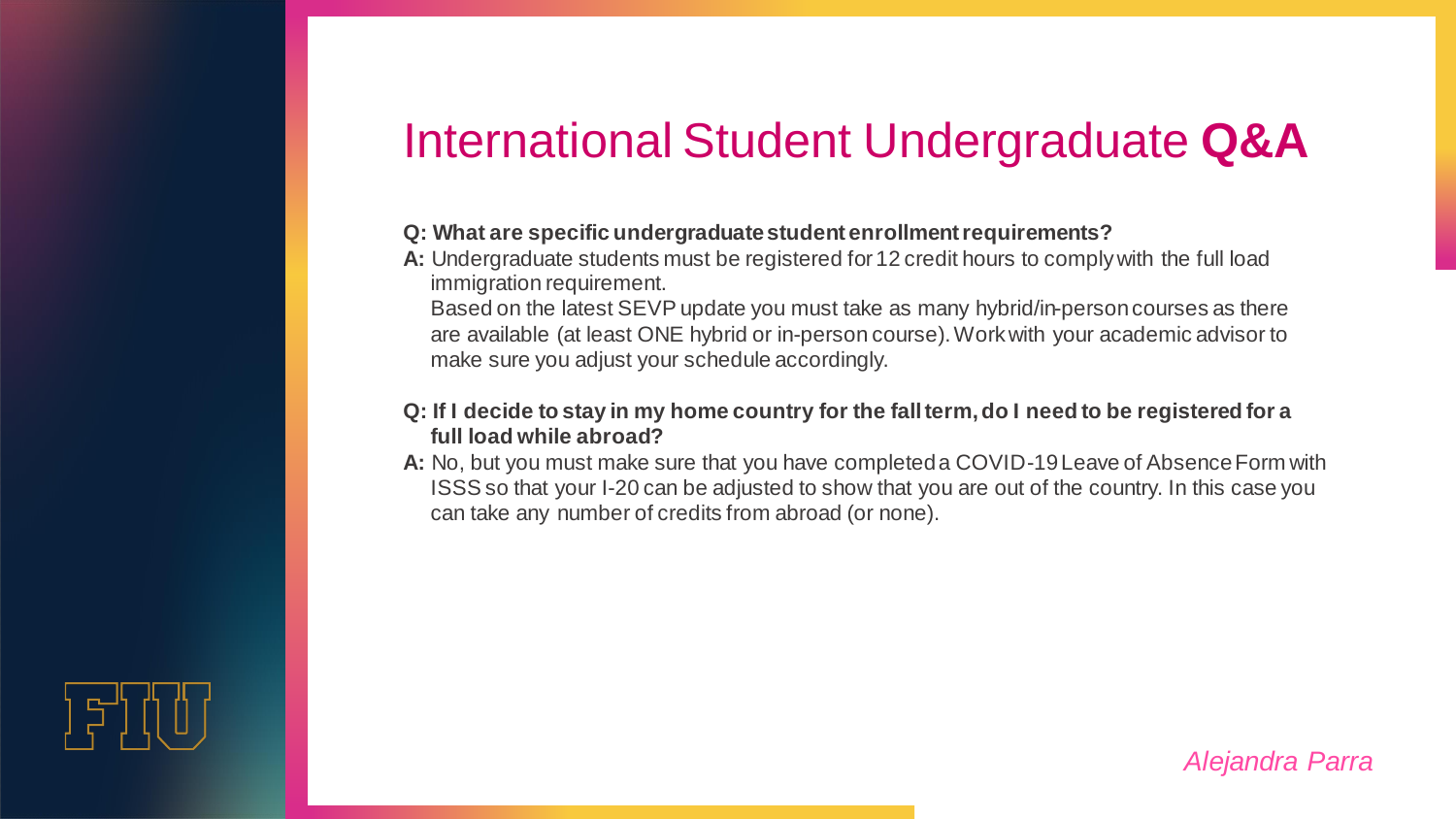### International Student Graduate **Q&A**

#### **Q: What are specific Graduate Student enrollment requirements?**

**A:** Graduate students need to work with their program directors to ensure their schedules meet the appropriate requirements.

#### **Q: Does the University consider Graduate Supervised research, Master's thesis and Doctoral dissertation credits as in-person courses?**

**A:** Yes, these are considered in-person courses.

#### **Q: Do Master's and Doctoral students who have advanced to candidacy meet the requirements by enrolling in 1 thesis and 3 dissertation credits?**

**A:** Yes, under University policy, 1 thesis and 3 dissertations are considered a full-time load in person.

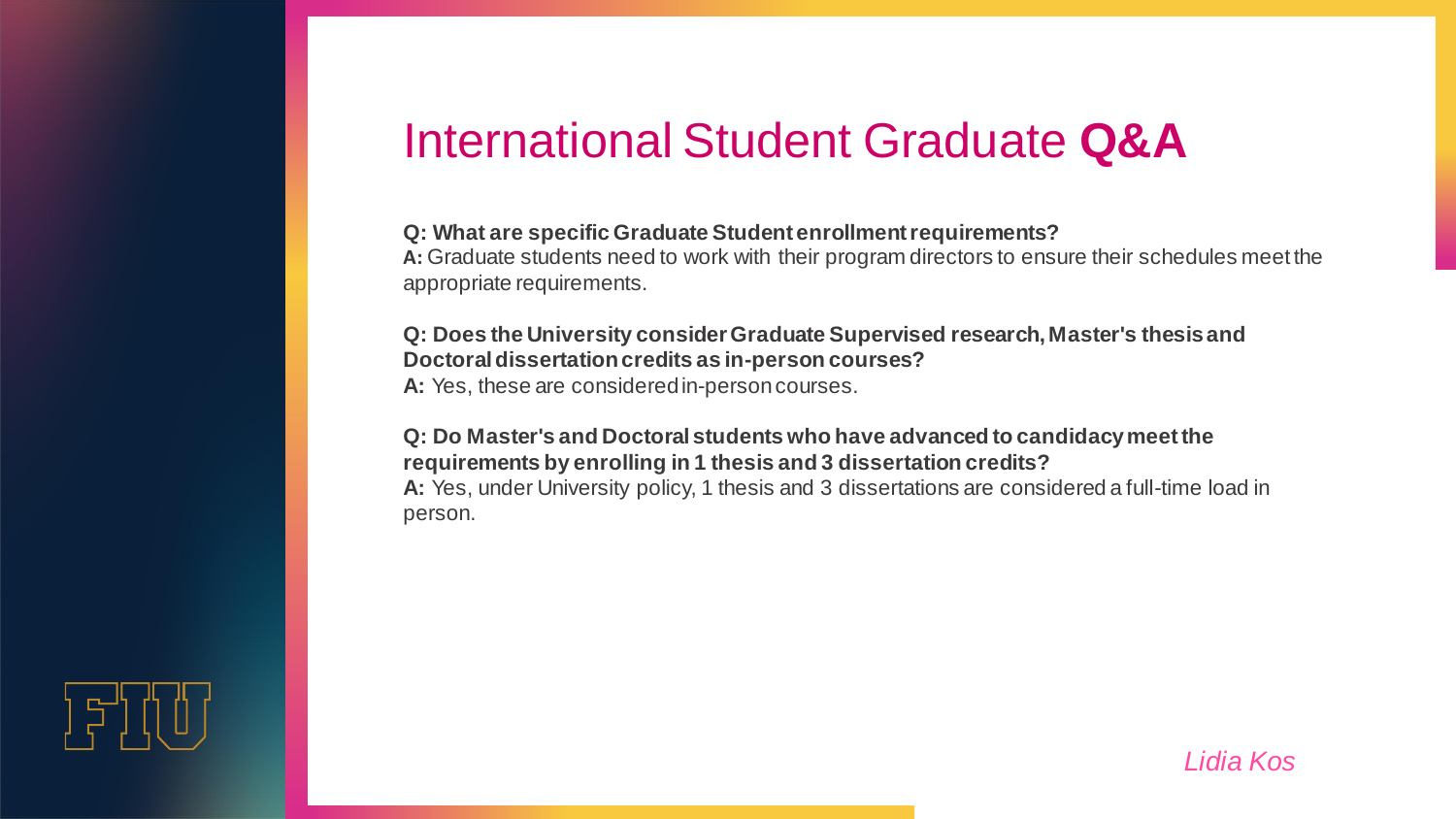## International Students Currently Still Abroad **Q&A**

**Q: I am a new international undergraduate student. I am remaining in my home country and taking my classes online/remote during the Fall. What are my enrollment requirements? A:** There are no specific enrollment requirements for international students remaining in their home countries related to their immigration status. Your academic program or scholarship requirements may require you to take a minimum of 12 credit hours. Please consult your academic advisor.

#### **Q: I am a new international undergraduate student. I am intending to arrive in Miami for my courses. What are my enrollment requirements?**

**A:** You must arrive by the August 24, 2020, and check-in with ISSS. In order to maintain your status, you will be required to take a minimum of 12 credit hours. Our current understanding of SEVP guidance is that at least one of your courses must be in-person or hybrid.

#### **Q: I am a new international undergraduate student. My visa appointment is in September for the Fall term. Can I still come to Miami?**

**A:** If you are enrolled in a hybrid course or an in-person course beginning in Fall B, please contact International Admission to update your I-20 with the Fall B entry date. If you do not have Fall B inperson/hybrid coursework, we do not advise that you arrive late. Please contact International Admissions to update your I-20 to Spring term and take classes remote/online during the Fall.



*Sarah Noppen*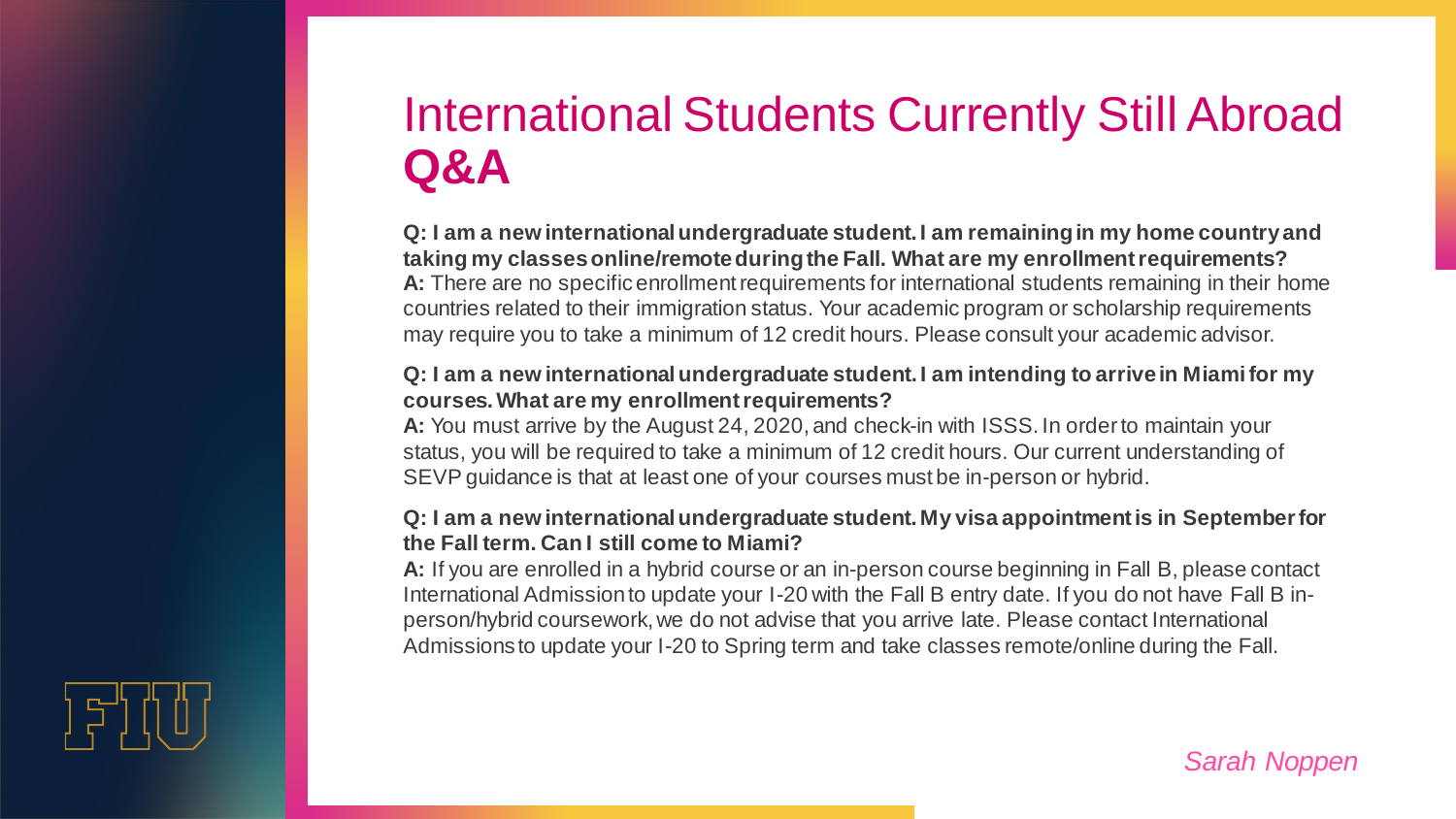## International Students Currently Still Abroad **Q&A**

**Q: How will the University accommodate new international students that are unable to receive visas to enter the U.S. for the beginning of the academic year this Fall? A:** We look forward to welcoming all our new international students. We are taking two approaches to this. You need to communicate with your academic program/academic advisor to determine the best option:

1)You may take the Fall term courses online and then enter the U.S. for the Spring term.

#### **or**

2) You may defer starting your courses to either next Spring term (January 2021) or the next academic year (Fall term 2021).

Please contact International Admissions to update your I-20.



*Sarah Noppen*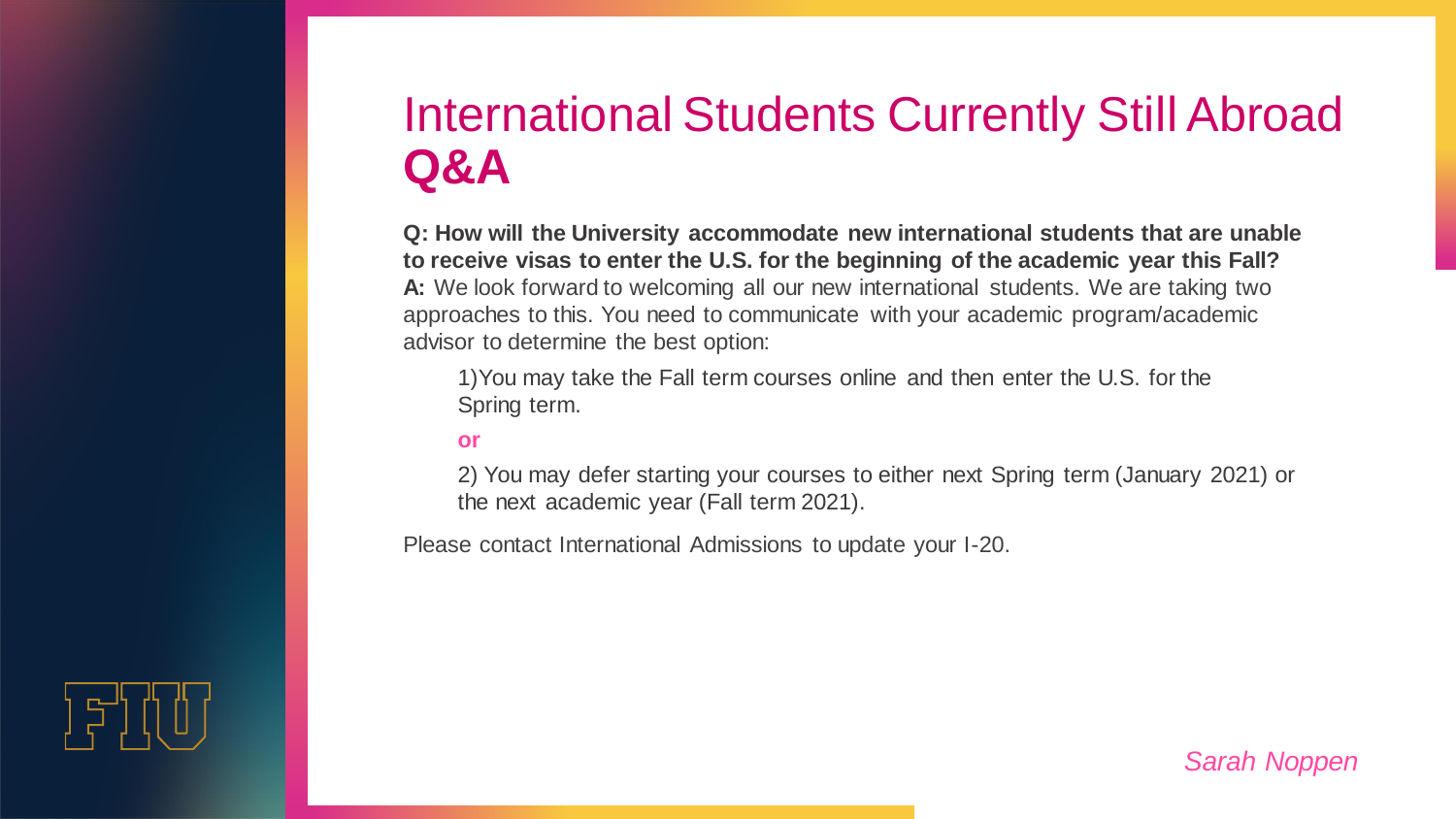## International Students Housing **Q&A**

#### **Q: Is on-campus housing opening for Fall 2020?**

**A:** FIU Housing & Residential Life and Bayview will be open and promote healthy living and physical distancing with enhanced cleaning, virtual programs and a staff ensuring the best experience possible for students living on campus.

#### **Q: Is housing still available for Fall 2020?**

A: Yes. Send an e-mail to **[housing@fiu.edu](mailto:housing@fiu.edu)** to inquire for more details.

#### **Q: What if I am unable to return to the U.S. for classes this Fall? Can I cancel housing?**

**A:** FIU MMC Housing will allow you to cancel your agreement with no penalty. Students living at FIU Bayview at BBC can cancel for a significantly reduced cost.

#### **Q: If I cancel for Fall can I live on campus in Spring semester?**

**A:** Yes, but you must reply for Housing. Spring semester housing applications will be available beginning October 1. Priority will be given to international students and students living out of state or out of area.



*Andrew Naylor*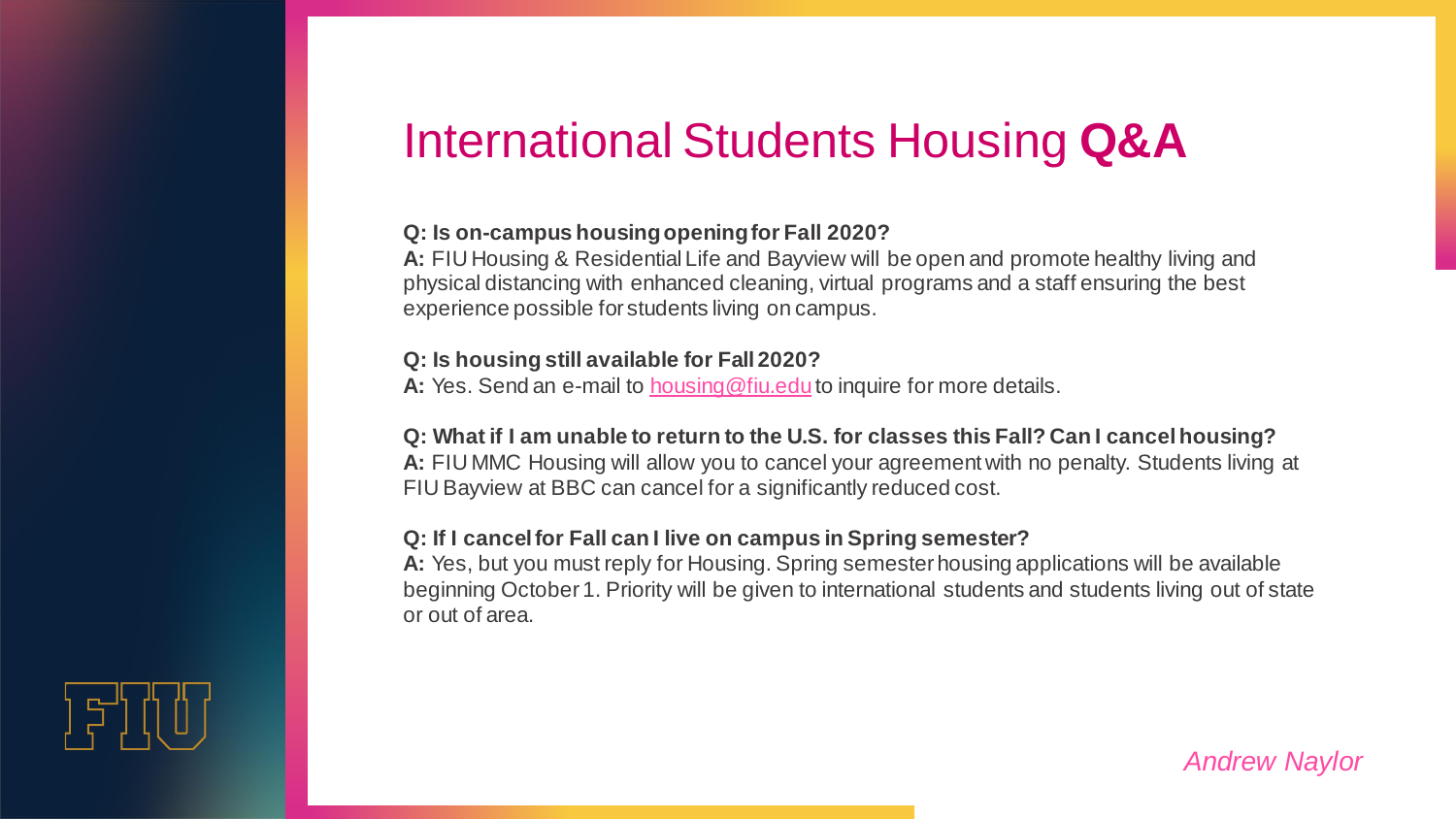## International Student Health Insurance **Q&A**

**Q: Will graduate students be able to enroll in the health insurance plan provided by FIU for the next academic year beginning this upcoming Fall term?**

**A:** Yes. Students will be able to enroll in FIU's health insurance plan by the first week of August and will then have their holds removed. Specific to graduate assistants, the health insurance hold will be removed by August 8 when contracts are in place, and they will then be able to enroll for coverage.

#### **Q: I am remaining in my home country and taking my classes online/remote during the Fall. Do I need health insurance?**

**A:** No. If you are a continuing international student, you must contact ISSS to complete a Leave of Absence Form. If you are a new international student, make sure you contact International Admissions to remove your insurance hold.



*Lidia Kos and Alejandra Parra*